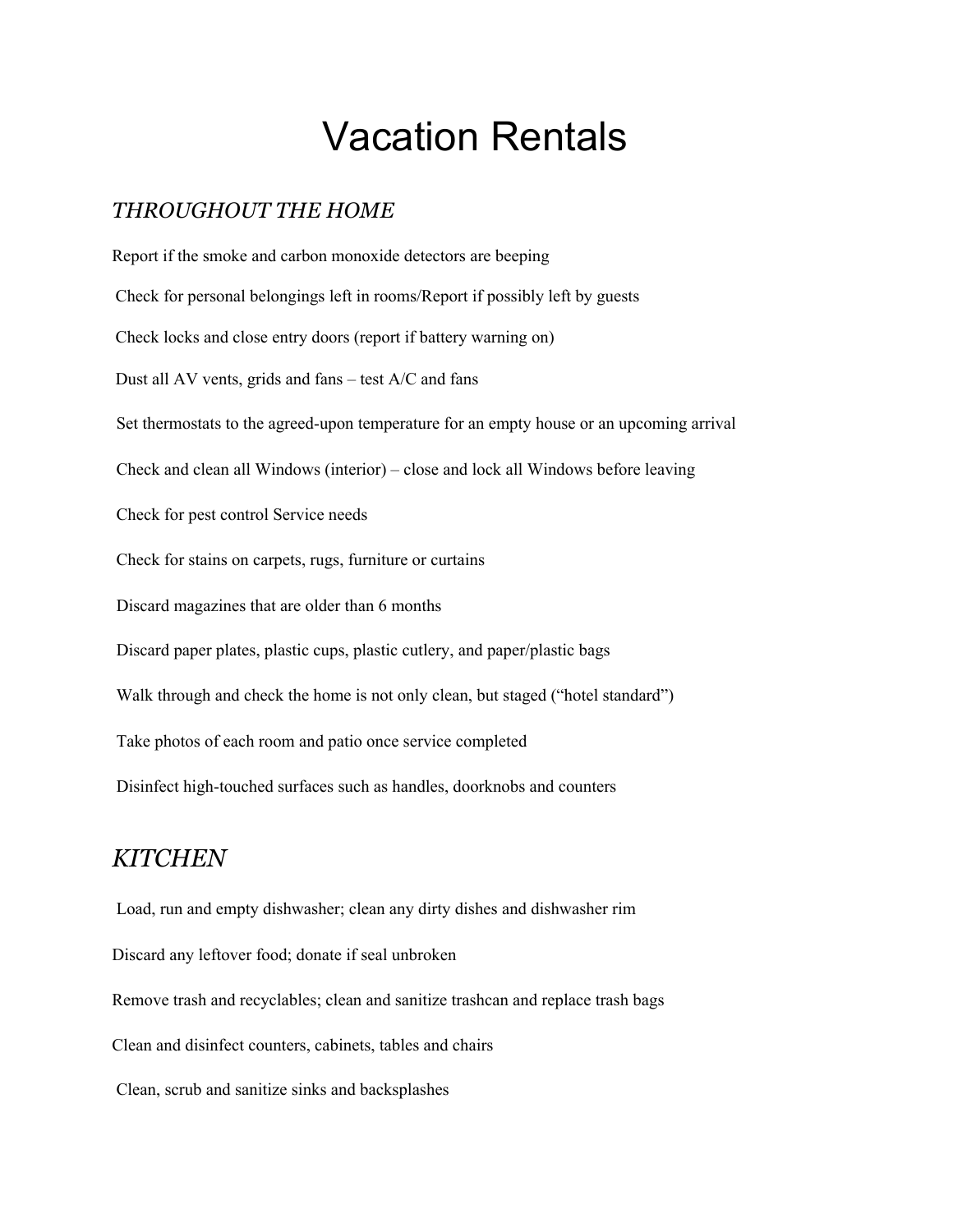Clean range top and wipe inside of oven

Clean and disinfect appliances (interiors and exteriors), including the inside of toaster oven, microwave, coffee maker and phone

Empty and clean inside and outside of refrigerator and freezer (check ice quantify and quality)

Wash floor (sweep and mop)

Wipe down Windows and windowsills

Refill soap dispenser

Put out clean dishtowels, linen, napkins and a new sponge

Ensure all dishes, utensils, pots and pans are clean and arranged in a visually appealing way

Clean and disinfect flatware, tableware, glasses and mugs

#### *BEDROOMS*

Change sheets and pillowcases – "hotel standard" bed making

Check for wear and tear and clean/replace mattress pad, pillows, pillow protectors, sheets and blankets

Vacuum floor and under beds

Remove trash and clean trashcans

Check for personal belongings or trash left in drawers, closets, under the bed, behind the headboards and behind nightstands

Dust windowsills and ledges

Dust furniture, knick-knacks, ceiling fans, blinds, windowsills, and clean mirrors

Ensure clocks are on correct time and outlets are available for pone charging

Clean and disinfect stereos, game systems, TVs and remotes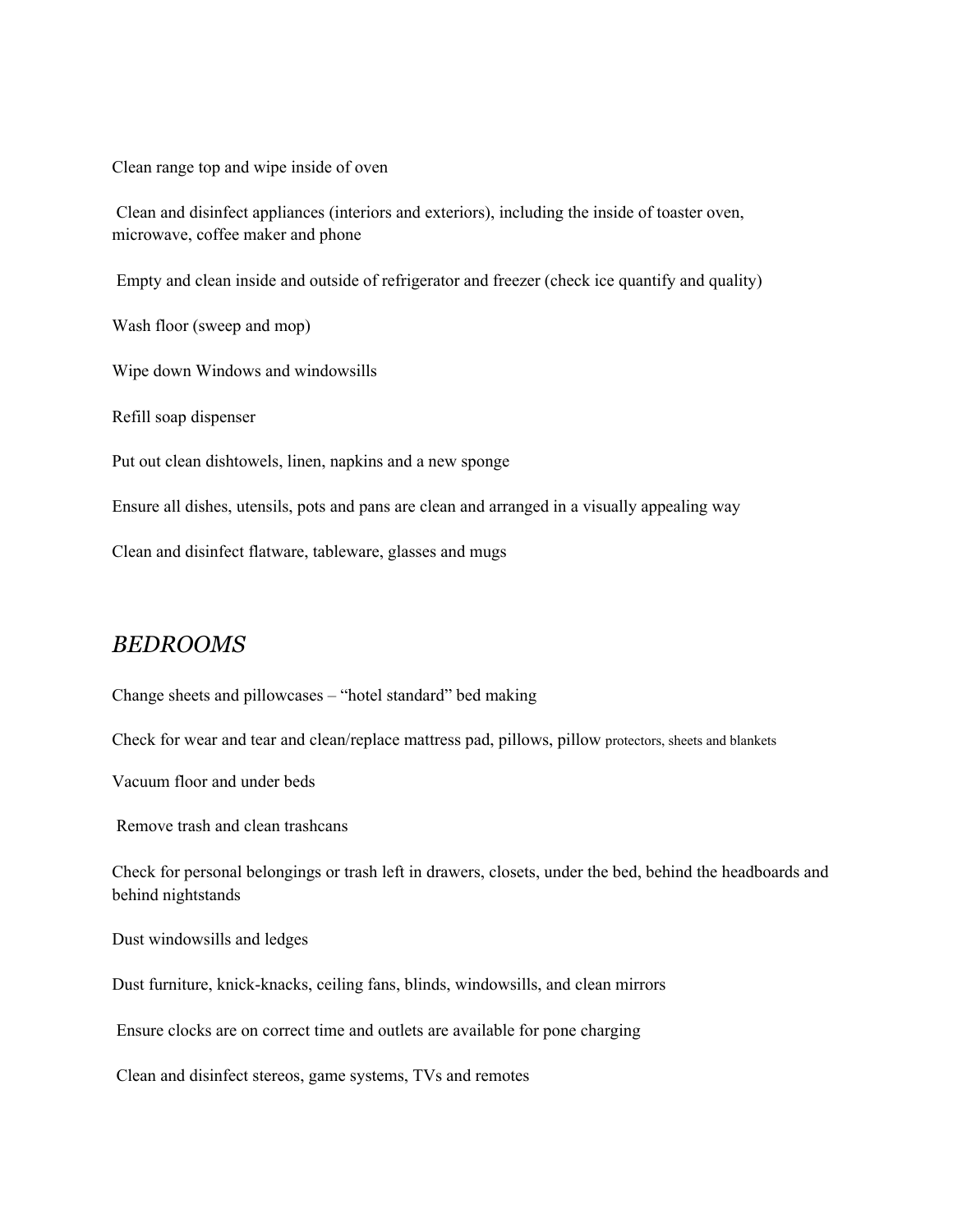Ensure closets are stocked with appropriate number of hangers, floor fans, humidifier (if applicable), extra clean blankets and pillows in plastic storage bag/bin

Wash linens at highest temperature and dry completely before storing

## *LIVING ROOM*

Clean and disinfect stereos, game systems, TVs and remotes

Ensure welcome sheet/book is in visible place and is in good condition

Sweep, vacuum and mop floors/carpets as applicable

Check under cushions and couches for debris and other items

Clean and straighten decor like pillows, blankets, etc.

Dust windowsills and ledges

Dust and clean furniture, blinds, picture frame, knick-knacks, ceiling fans and lamps

Make sure all board games, movies and books are in good condition and neatly organized

Wash Windows (interior) and sliding glass doors

If applicable, check fireplace has no ashes and firewood is neatly stacked

## *GARAGE*

Dispose of all trash and recycling

Sweep

Ensure all owner items stored in the garage are secured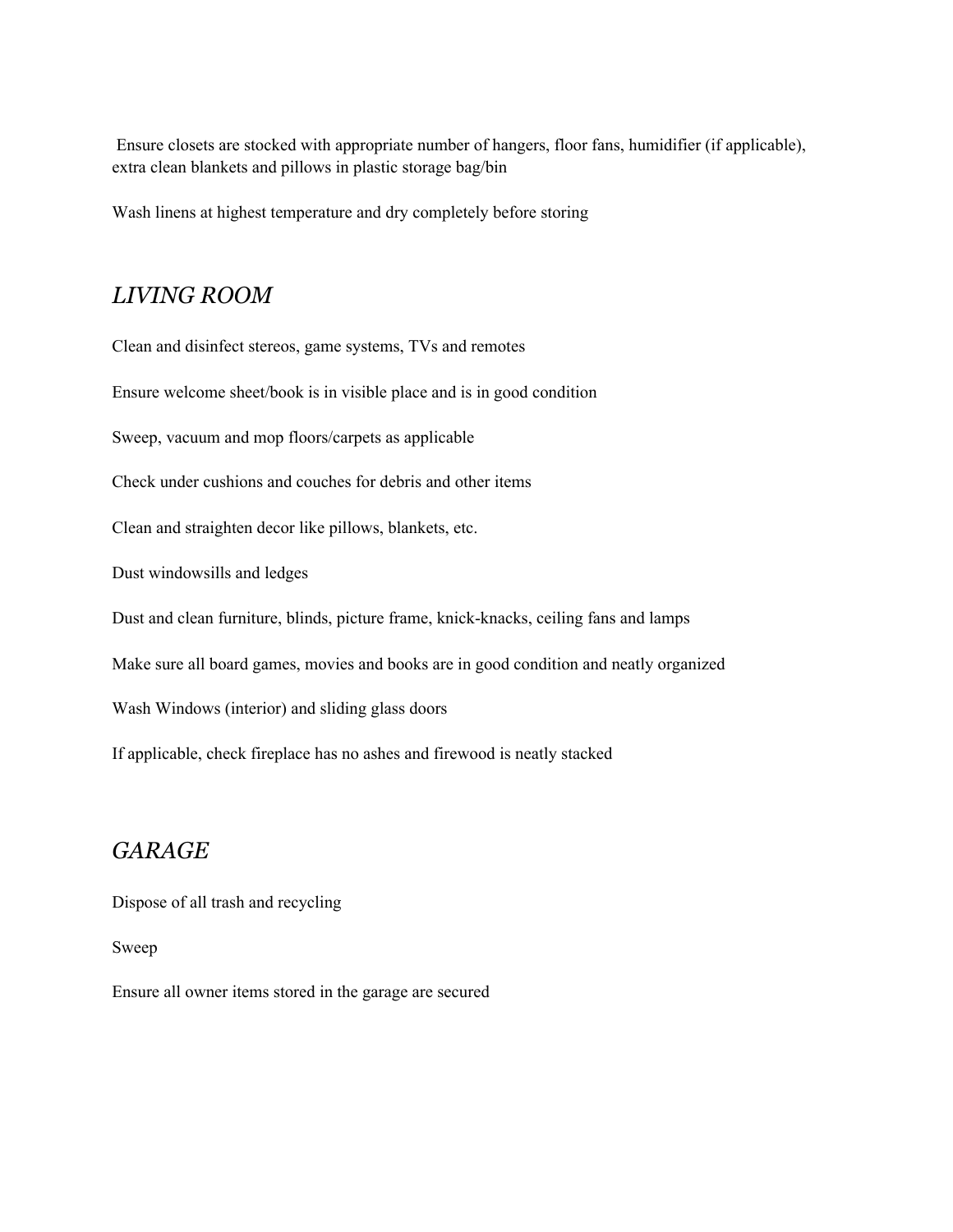#### *BATHROOMS*

Clean, scrub, disinfect and sanitize showers, bathtubs, vanity, sink and backsplashes

Clean mirrors

Clean and sanitize toilets (inside, outside, under the front, around the base and behind)

Sweep and mop floors

Wash tile walls

Remove trash and clean trashcans

Replenish soap, bathroom liquids and amenities

Replenish toilet paper (2 extra rolls under the sink)

Set clean towels and shower mat – "hotel standard" staging

Check for wear and tear or stains on towels

Ensure shower curtains or doors are free of mold and water spots

Wipe down Windows and windowsills

Clean dust and debris on vents and fans

Clean and place hair dryer neatly under sink or in a drawer

Ensure tissue box is sufficiently full

Clean out drawers and cabinets

#### *LAUNDRY AREA*

Be sure washer and dryer are empty, clean out lint trap Wipe down machines (including seal areas) and leave open Wash floor (sweep or mop)